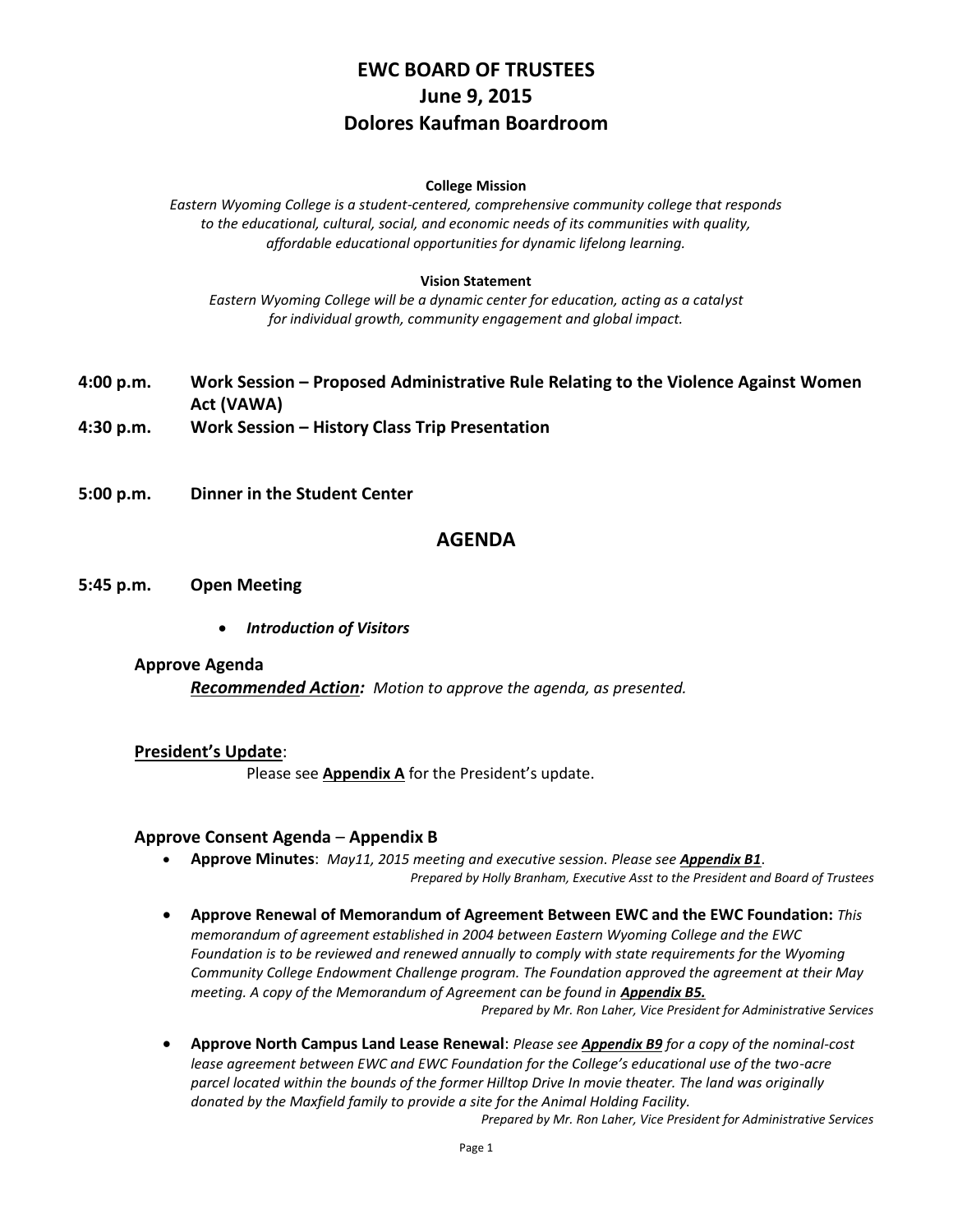**Approve Renewal Lease Agreement for Hinkley Property**: *Please see Appendix B12 for the 12-month lease agreement between EWC and EWC Foundation. The format is similar to the North Campus lease. The payment amount was established at the time the property was purchased (in 2004) so that a 6% rate of return is generated on the investment in land made by EWC Foundation (\$1,672.85 per month). EWC utilizes the 14-acre property as pasture for livestock in its Veterinary Technology and Ag/Livestock Judging Programs.*

*Prepared by Mr. Ron Laher, Vice President for Administrative Services*

 **Approve Renewal of Goshen County Fair Association Facility Usage Contract**: *For FY-15 EWC agreed to pay Goshen County Fair Association a fee of \$10,000 and 15% of the gate revenue from the EWC Rodeo. The renewal agreement requests EWC pay a fee of \$12,000 for use of the Pavilion and the Outdoor Arena. Complete details of the contract can be found in Appendix B16.*

*Prepared by Holly Branham, Executive Asst to the President/Board of Trustees*

 **Approve Renewal of Goshen Community Theatre Agreement for FY-16**: *The Goshen Community Theatre agreement is ready for renewal for fiscal year 2016. No significant changes were made to the agreement found in Appendix B17.*

*Prepared by Holly Branham, Executive Asst to the President/Board of Trustees*

 **Approve Renewal of Campus Resource Officer Agreement***: Only the dates have changed with this agreement. Please see Appendix B18 for details of this agreement. Prepared by Holly Branham, Executive Asst to the President/Board of Trustees*

 A**pprove Memorandum of Understanding between EWC and Memorial Hospital of Converse County**: *Ryan Smith, Chief Executive Officer, for Memorial Hospital of Converse County has indicated his Board agreed to provide \$100,000 per year to help with the nursing program expenses being established in Douglas. The money would be used to offset the cost of the nursing instructor and other related expenses. The MOU has been reviewed by the College Attorney and clearly outlines the expectations for both the hospital and Eastern Wyoming College. We are excited and grateful that Memorial Hospital of Converse County is willing to partner with us not only through this significant financial obligation but also through their foundation by helping provide the necessary equipment for the nursing program. Their*  hospital will also be a clinical site for the nursing program. The MOU can be found under **Appendix B20.** *Prepared by Dr. Dee Ludwig, Vice President for Learning*

 **Approve Renewal of Memorandum of Understanding Between EWC and Wyoming Medium Correctional Institution (WMCI):** *The purpose of this memorandum of understanding is to establish an agreement between EWC and WMCI to use the facilities located at EWC to provide a staging area and conference room for media and news agencies in the event of an emergency at the Wyoming Medium Correctional Institution. This agreement was first approved in April of 2012. Please see Appendix B26 for the agreement*.

*Prepared by Holly Branham, Executive Asst to the President/Board of Trustees*

 **Approve Resignation of Stuart Nelson, Human Resources Director**: *Stuart Nelson has submitted his letter of resignation effective June 12, 2015.*

*Prepared by Holly Branham, Executive Asst to the President/Board of Trustees*

*Trustees, please feel free to contact Dr. Patterson prior to the board meeting regarding any questions you may have concerning the consent agenda.*

*Recommended Action: Motion to approve the consent agenda, as presented.*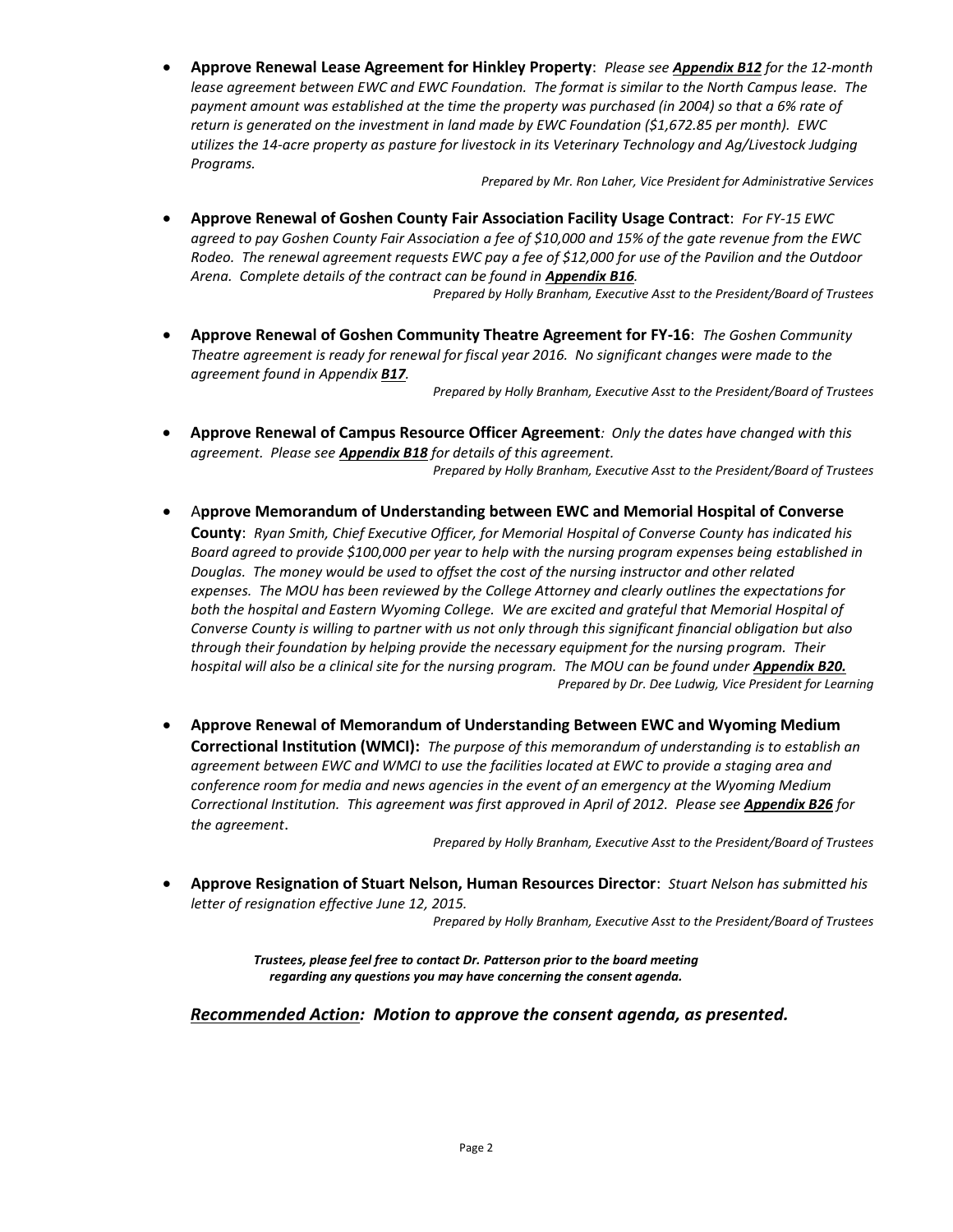# **Action Items**

### **Approve Financial Report**

Please see **Appendix C** for the written financial report and the construction projects update.

*Prepared by Mr. Ron Laher, Vice President for Administrative Services*

#### *Recommended Action: Motion to approve the financial report, as presented.*

#### **Approve Granting Emeritus Status to Dr. Lorna Pehl**

The Curriculum and Learning Council, with Dr. Patterson's approval, is unanimously recommending Dr. Lorna Pehl be granted Emeritus Status. Emertius Status provides the same privileges awarded benefitted personnel in the areas of EWC tuition waivers, fitness center waivers, bookstore discounts, cosmetology discounts, and athletic event passes. *Prepared by Holly Branham, Executive Assistant to the President and Board of Trustees*

### *Recommended Action: Motion to approve granting Emeritus Status to Dr. Lorna Pehl, as presented*.

#### **Approve Granting Emeritus Status to Dr. Dee Ludwig**

The President's Leadership Team is unanimously recommending Dr. Dee Ludwig be granted Emeritus Status. Emeritus Status provides the same privileges awarded benefitted personnel in the areas of EWC tuition waivers, fitness center waivers, bookstore discounts, cosmetology discounts, and athletic event passes.

*Prepared by Holly Branham, Executive Assistant to the President and Board of Trustees*

### *Recommended Action: Motion to approve granting Emeritus Status to Dr. Dee Ludwig, as presented*.

### **Approve Appointment for Position of Chemistry Instructor**

A recommendation will be hand-carried to the meeting. *Prepared by Mr. Stuart Nelson, Director of Human Resources*

# *Recommended Action: Motion to approve the appointment of a chemistry instructor, as presented.*

#### **Approve on First Reading Proposed Board Policy 6.10: Animal Care Policy**

EWC does not currently have an overall policy addressing animal care. This policy is designed to fill that gap. It gives a general statement of position and compliance, defines terms, and outlines responsibilities and procedures for all employees involved in animal care and use. It also establishes and defines our IACUC. The policy can be found in **Appendix D**. *Prepared by Dr. Richard Patterson, College President*

# *Recommended Action: Motion to approve on first reading the proposed Animal Care Policy 6.10, as presented.*

### **Approve on First Reading Revisions to Board Policy 2.2: Campus Crime and Security**

This proposed change updates this policy and removes verbiage that is either outdated or belongs in an Administrative Rule or Operating Procedure. Accompanying Administrative Rules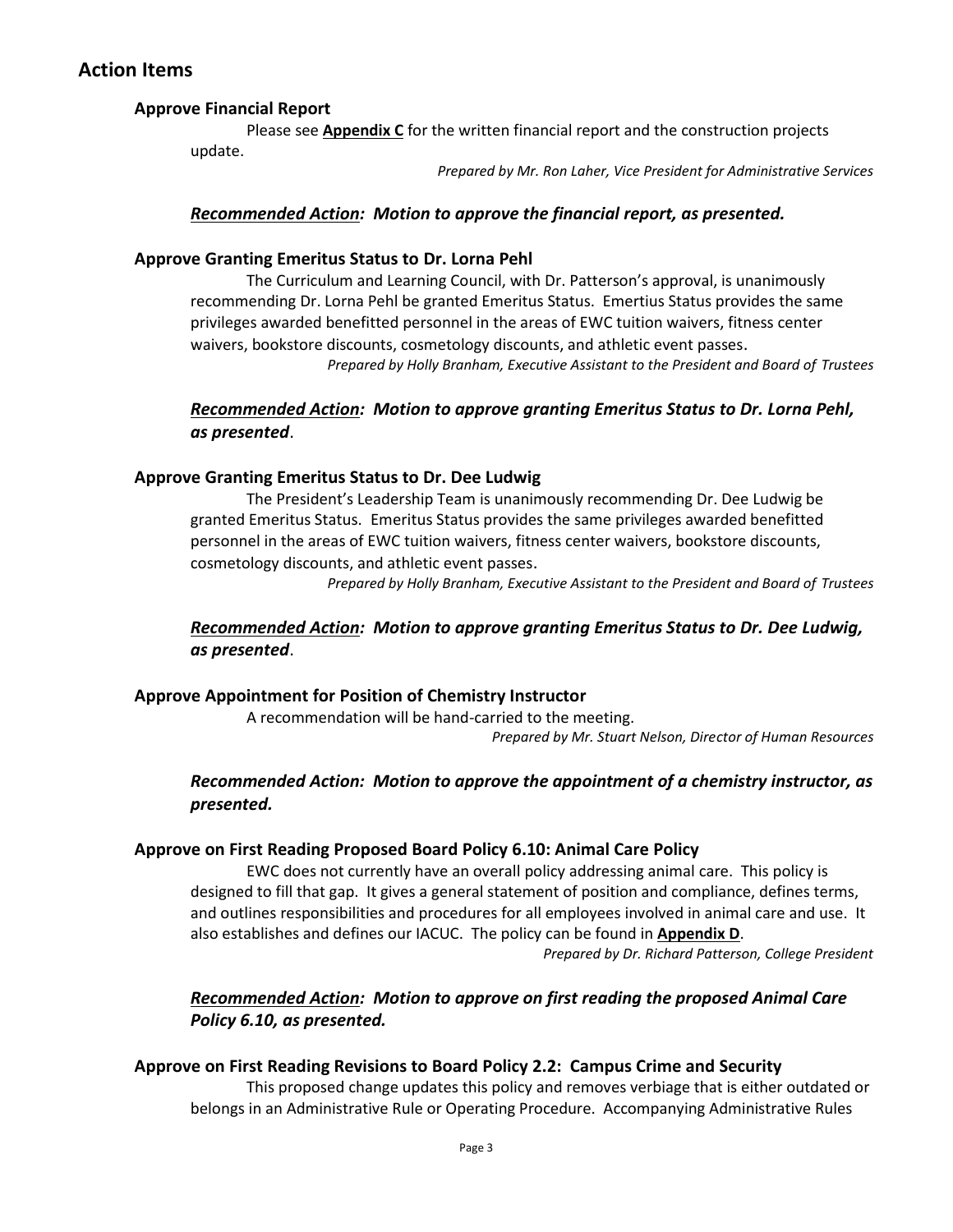will be developed in June/July and will be reported to the Board. Please see **Appendix E** for the policy.

*Prepared by Dr. Rex Cogdill, Vice President for Student Services*

# *Recommended Action: Motion to approve on first reading the revisions to the Campus Crime and Security Board Policy 2.2, as presented.*

# **Adopt Resolution to Provide Collateral for the Business Ready Community Loan for ATEC**

The resolution shown in **Appendix F** is necessary for the Wyoming Business Council grant application. This resolution is currently being reviewed by legal counsel.

*Prepared by Mr. Ron Laher, Vice President for Administrative Services*

# *Recommended Action: Motion to adopt resolution to provide collateral for the Business Ready Community loan for ATEC, as presented.*

# **Adopt Endowment Challenge Resolution**

Please see **Appendix G** for the resolution that outlines a plan requiring Wyoming Community College Endowment Challenge funds be expended to provide endowment matching funds, as authorized by the Legislature during the 2015 General Session, on disciplines directly related to Wyoming's economy. This resolution is currently being reviewed by legal counsel. *Prepared by Mr. Ron Laher, Vice President for Administrative Services*

*Recommended Action: Motion to adopt resolution that outlines a plan requiring Wyoming Community College Endowment Challenge funds be expended to provide endowment matching funds on disciplines directly related to Wyoming's economy, as presented*.

# **INFORMATION ITEMS**

### **Human Resources Update**:

Interviews are being held for the chemistry instructor on June  $4<sup>th</sup>$ . Four candidates were selected from the pool of 21 applicants. Interviews for a full-time breakfast cook to start work in August are also being held. This will fill the vacancy created as of May 15<sup>th</sup>. Taking applications for Director of Human Resources. Dr. Patterson will finalize the timeline for hiring. The workforce training coordinator position for the Douglas Campus is currently being advertised and we will be interviewing next week.

*Prepared by Mr. Stuart Nelson, Director of Human Resources*

### **Learning Update**:

Please see **Appendix H** for the Learning update.

*Prepared by Dr. Dee Ludwig, Vice President for Learning*

- o **Instructional Program Reviews**: Please see **Appendix I** for details.
	- **Interdisciplinary Studies Program Review (Appendix I1)** -- presented by Mr. Mike Durfee, Associate Vice President for Outreach & Learning
	- $\triangleright$  Business & Technology Division presented by Mr. Rick Vonburg, Chair

**Cosmetology Review – Appendix I 8 Agriculture Cluster Review – Appendix I 14**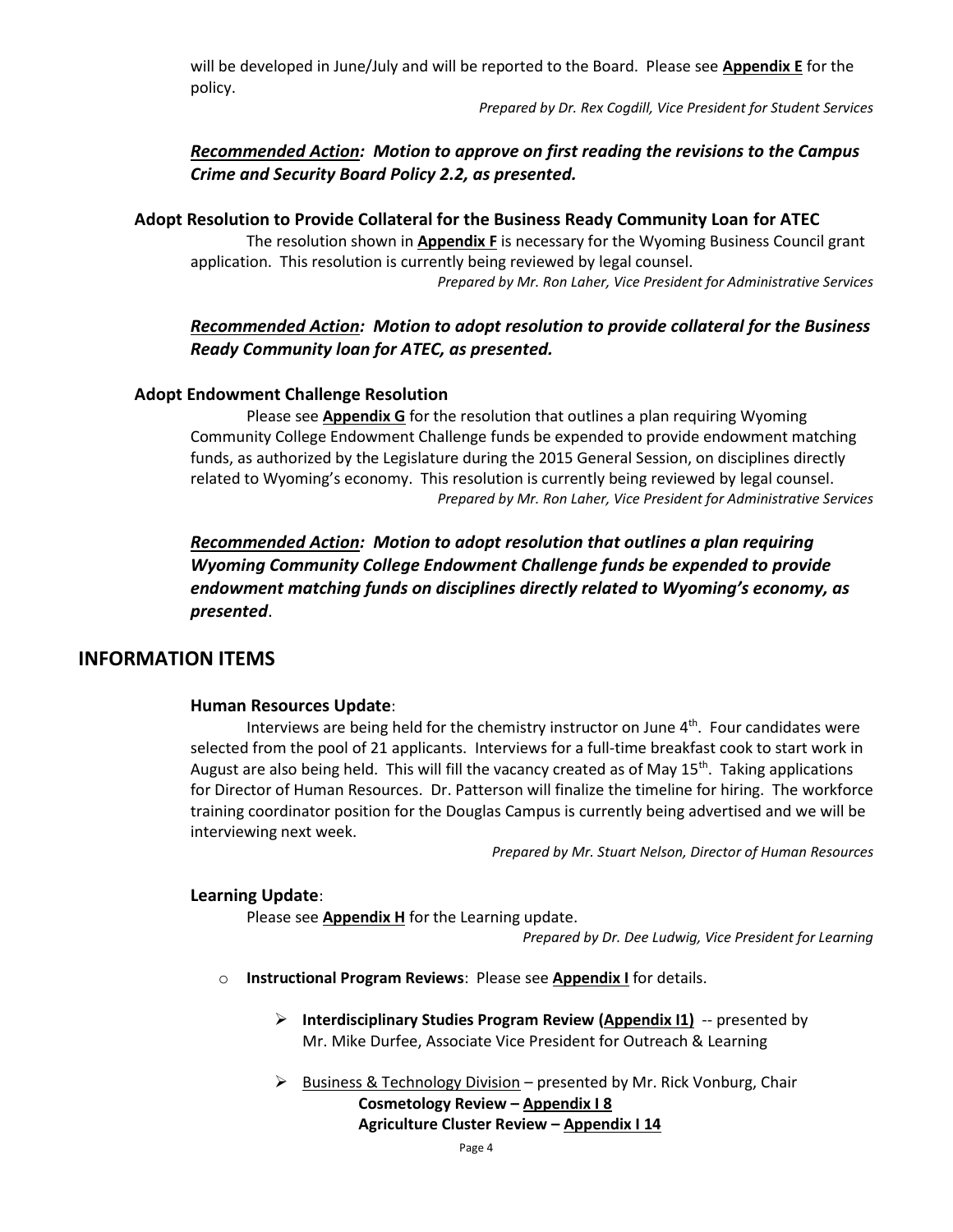- $\triangleright$  Science Division presented by Mr. Chris Wenzel, Chair **Certified Nursing Assistant Review – Appendix I 23 Math Cluster Review – Appendix I 30**
- $\triangleright$  Arts, Humanities, Social & Behavioral Sciences Division presented by Mr. Larry Curtis, Chair

**English Review – Appendix I 41 Foreign Languages Review – Appendix I 45 Education Cluster Review – Appendix I 50 Art Review – Appendix I 58 Criminal Justice Review – Appendix I 63**

 **Veterinary Technology Review – Appendix I 71** – presented by Dr. Lorna Pehl, Chair

### **Staff Alliance Update**:

We have 10 groups, 34 people, registered for the Health & Wellness Challenge. The current challenge will continue until June 26. Almost all participants are recording exercise time in excess of the challenge guidelines. The next challenge will begin after Fall Semester starts. *Prepared by Mr. Clyde Woods, Staff Alliance Chair*

#### **Student Services Update**:

Please see **Appendix J** for the Student Services update.

*Prepared by Dr. Rex Cogdill, Vice President for Student Services*

#### **College Relations Update:**

Please see **Appendix K** for the College Relations update.

*Prepared by Ms. Tami Afdahl, Director of College Relations*

#### **American Veterinary Medical Association (AVMA) Accreditation Report of Evaluation**:

Dr. Patterson will discuss the highlights of the report and will speak to the follow up report due September 11, 2015 to address the unmet critical and major deficiencies. Please see **Appendix L** for details.

*Prepared by Holly Branham, Executive Asst to the President/Board of Trustees*

#### **Revised Administrative Rules**: **Appendix M**

- o **Administrative Rule 3.8.1: Professional Growth and Development for Benefitted Employees** -- Clarifies who can receive professional development benefits, what benefits or activities are included, more clearly defines the timing associated with professional development activities, and clarifies the criteria for cost reimbursement.
- o **Administrative Rule 6.4.3: Posting or Placing Printed Material** -- Changes include the Douglas Campus and provides for more emphasis on fire marshal requirements relating to papers taped to windows and doors.
- o **Administrative Rule 6.4.4: Use of Electronic Marquee Sign** Changes include adding the marquee sign at the Douglas Campus as well as further clarifying the appropriate use of the signs.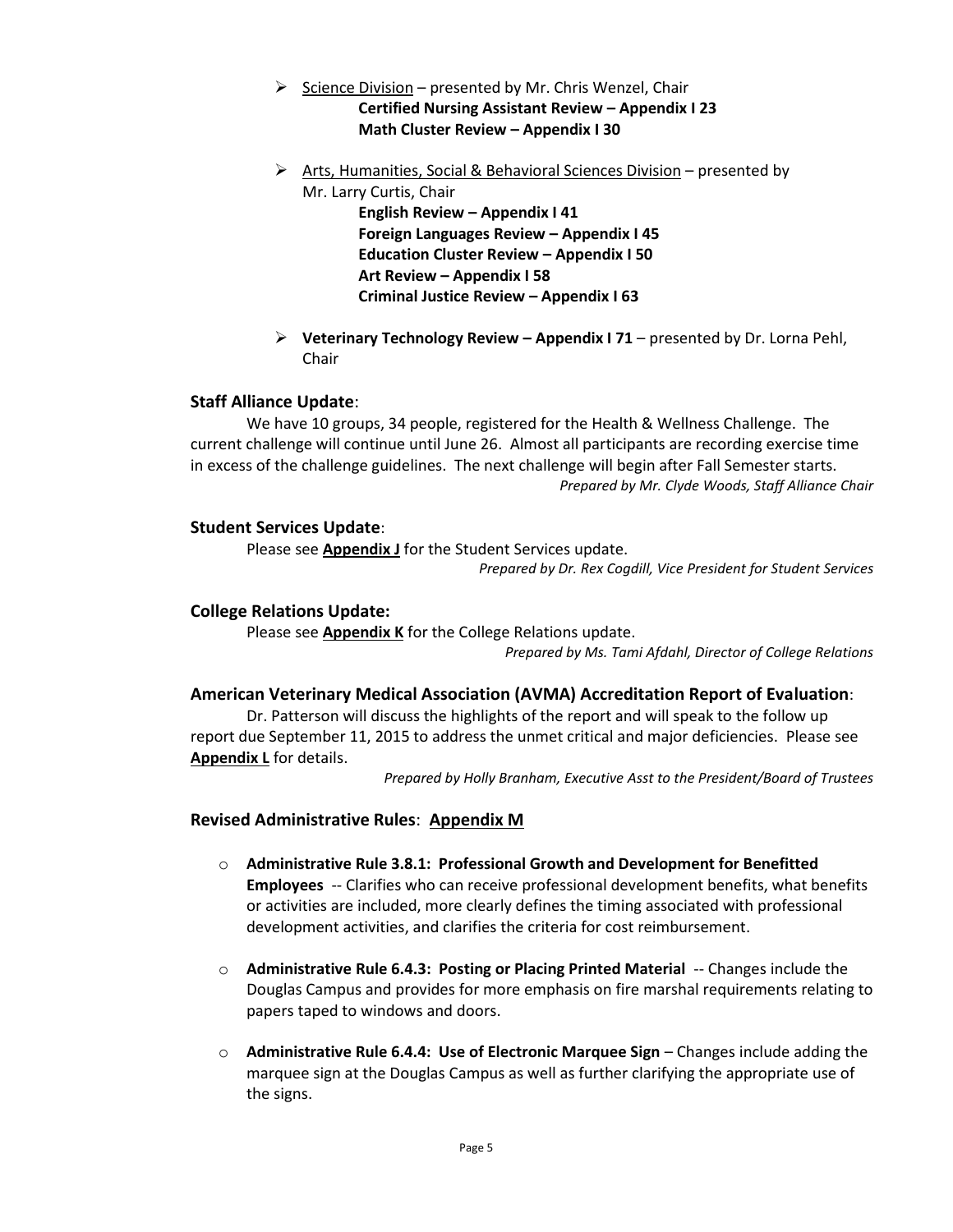### **Trustee Topics**

- Appointment of Douglas advisory member to EWC Board of Trustees Next Steps (**Appendix N**)
- WACCT Meeting –June 25, 2015
- **Special Board Meeting – June 30, 2015, 8:00 a.m.**

# **Executive Session – Personnel**

*Recommended Action: Motion to adjourn to executive session to discuss personnel.*

**Adjournment**